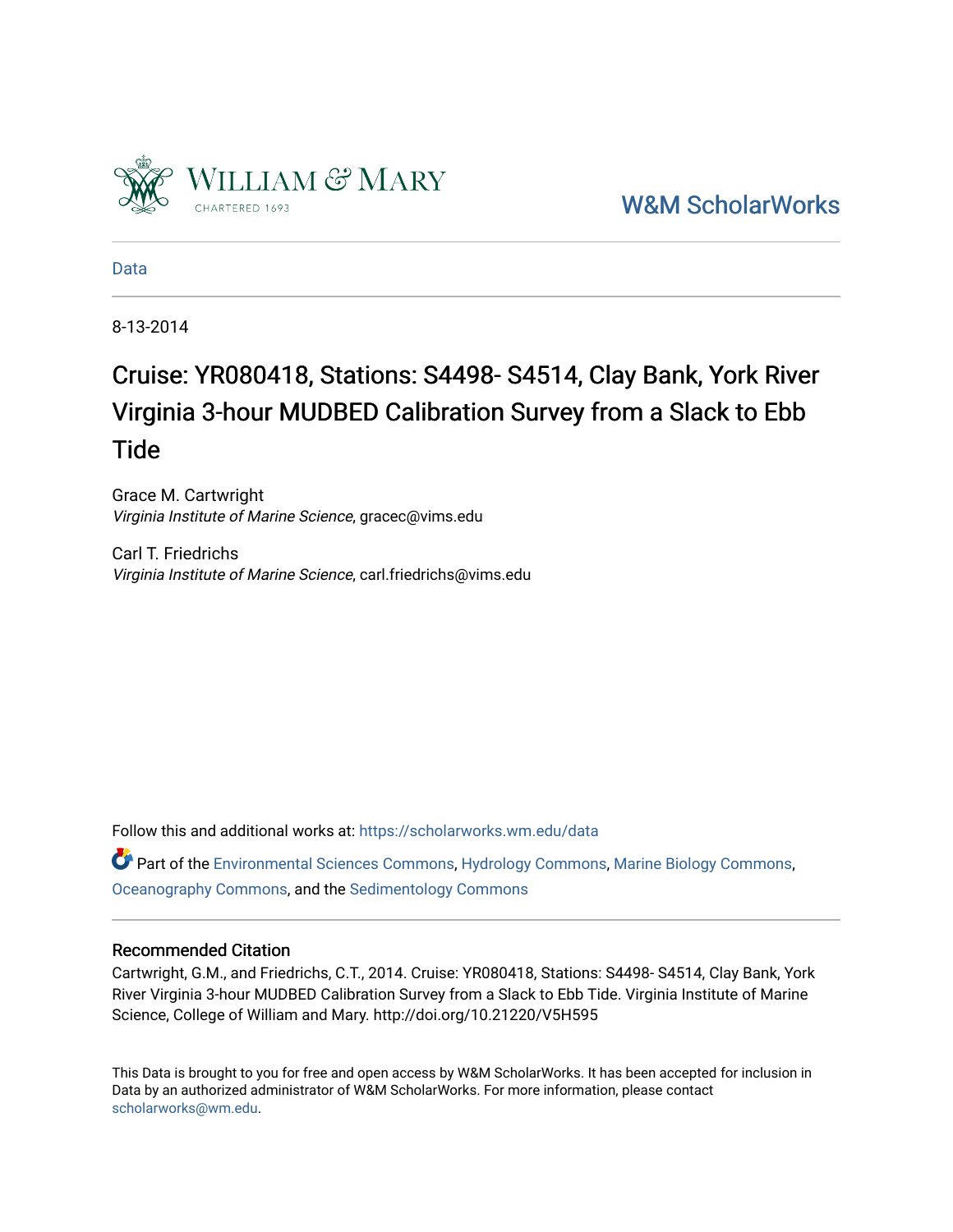## **Authors:**

Cartwright, Grace M., Friedrichs, Carl T.

### **Title:**

Cruise: YR080418, Stations: S4498- S4514, Clay Bank, York River Virginia 3-hour MUDBED Calibration Survey from a Slack to Ebb Tide

#### **Location (place name):**

York River, VA

#### **Location (bounding box coordinates):**

370 07 23' N, 0760 09 12'W; 370 13 33' N, 0760 18 28'W; 370 39 12' N, 0760 54 00'W; 370 34 54' N, 0760 59 24'W

#### **Start Date:**

2008 April 18

#### **Abstract:**

Dataset consists of profile and water column burst data and bottom burst data collected as part of a 3-hour anchor station survey in support of an Acoustic Doppler Velocimeter (ADV) tripod deployed in nearby location.

#### **Description of Data:**

During each station in the survey a profile or bottom time series was collected with a suite of instrumentation including: a YSI 6600 CTD, a Sequoia LISST 100X, RDI 1200 kHz ADCP and a Sontek ADVOcean. The raw data of profile stations are processed to provide a smooth profile of data throughout the water column and a series of between 2 to 5 minute bursts from various heights in the water column. Bottom bursts are time series collected when the profiler was resting on the seafloor. Total Suspended Solids (and fixed solids) were sampled from depth to calibrate the acoustic backscatter. The "logbook" is the hand written field notes and instrument setup documents. The "Profiler Set up" is a log of the location and serial number of the instruments mounted on the profiler. The "Consecutive Station Log" is an excel spreadsheet of the metadata associated with each station in the survey. Excel spreadsheet "Averaged Data" contains burst averaged data and statistics from the water column and bottom bursts. Raw and processed data from each instrument are zipped in a folder, or series of folders, identified by the type and serial number of the instrument. All times are Eastern Standard Time (EST).